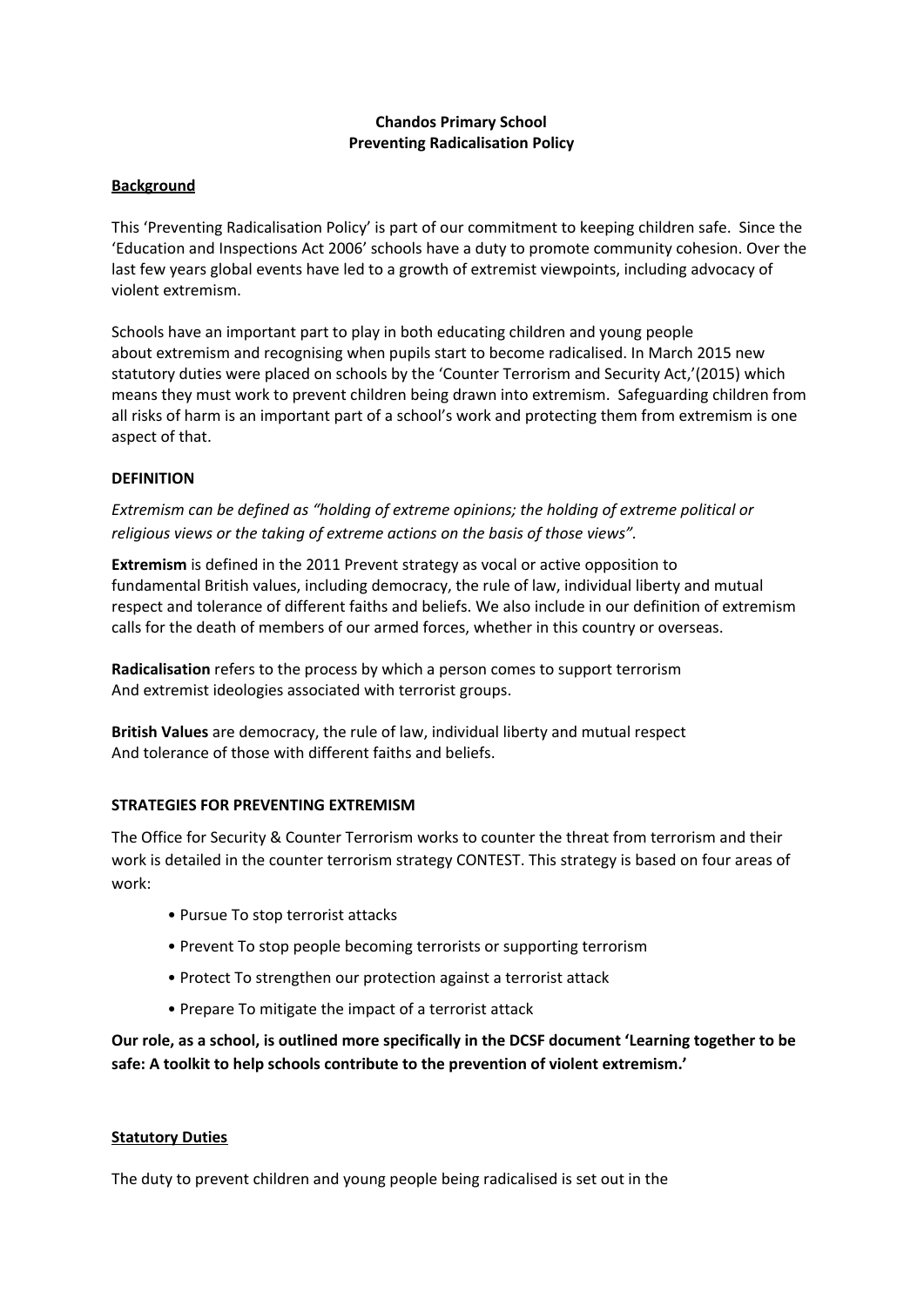following documents.

- Counter Terrorism and Security Act (2015)
- Keeping Children Safe in Education (2015)
- Prevent Duty Guidance (2015)
- Working together to Safeguard Children (2015)

## **Non-statutory Guidance**

• Promoting fundamental British values as part of SMSC in schools: Departmental advice for maintained schools, (DfE 2014).

## **Related Policies**

- Acceptable use of the Internet and Digital Technology Policy
- Behaviour for Learning Policy
- Safeguarding Policy
- Equality Policy
- PSHE Policy
- RE Policy
- Staff Code of Conduct
- Teaching and Learning Policy
- Whistle-blowing Policy

### **Ethos and Aims**

At Chandos Primary School we ensure that through our school vision, values, rules, diverse curriculum and teaching we promote tolerance and respect for all cultures, faiths and lifestyles. The governing body also ensures that this ethos is reflected and implemented effectively in school policy and practice and that there are effective risk assessments in place to safeguard and promote students' welfare.

We have a duty to prepare our children for life in modern Britain and to keep them safe. Pupils who attend our school have the right to learn in safety. We do not tolerate bullying of any kind and will challenge derogatory language and behaviour towards others.

At Chandos Primary School we will follow the principles outlined in the DCSF toolkit which seeks to:

- Raise awareness within school of the threat from violent extremist groups and the risks for young people.
- Provide information about what can cause violent extremism, about preventative actions taking place locally and nationally and where we can get additional information and advice.
- Help schools understand the positive contribution they can make to empower young people to create communities that are more resilient to extremism, and protecting the wellbeing of particular pupils or groups who may be vulnerable to being drawn into violent extremist activity.
- Provide advice on managing risks and responding to incidents locally, nationally or internationally that might have an impact on the school community.

The school will use these principles to guide our work in all areas including building on our work in: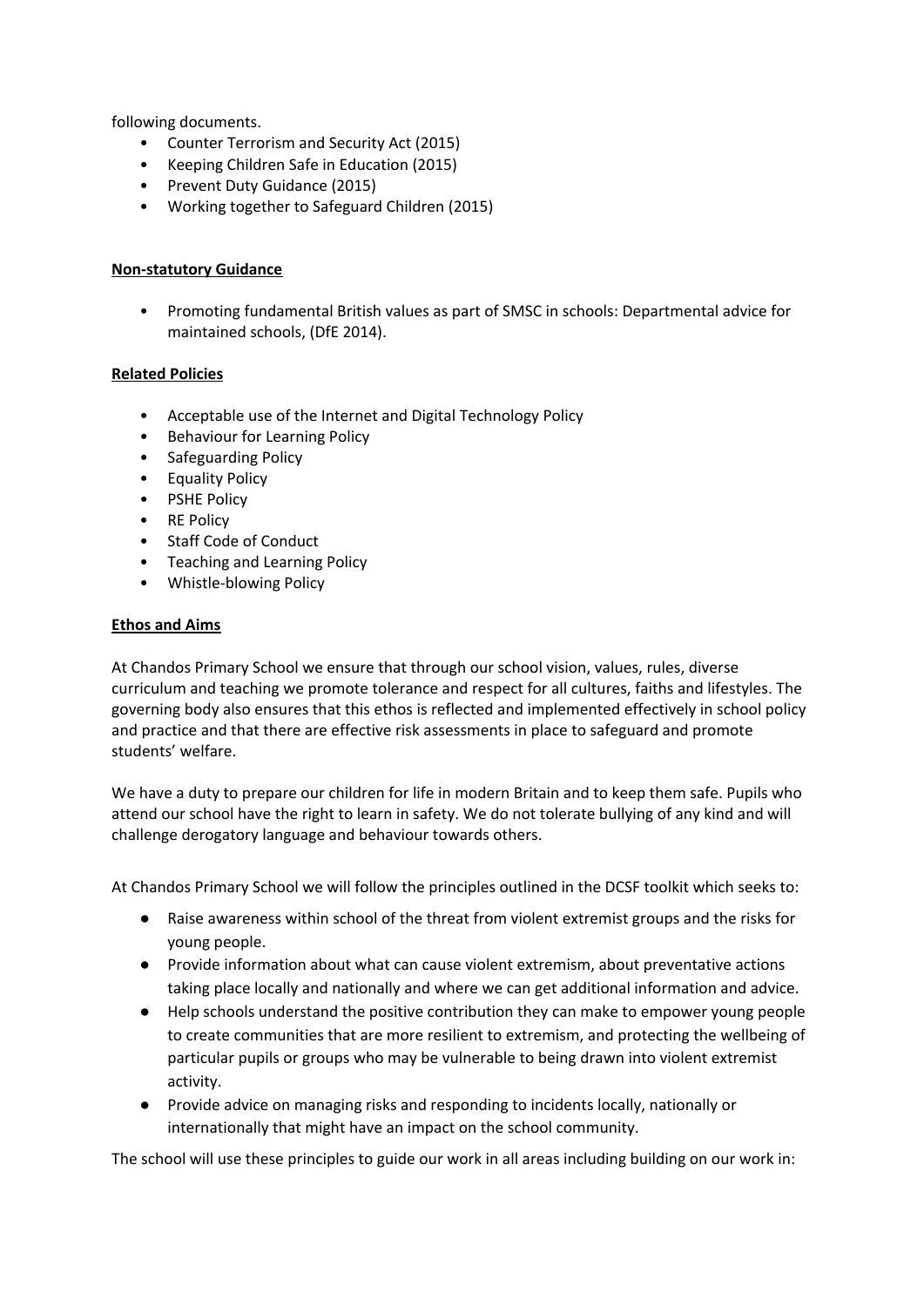- Promoting Every Child Matters (ECM) outcomes for all pupils
- Promoting pupil wellbeing, equalities and community cohesion
- Building the resilience of the school, working with partners, to prevent pupils becoming the victims or causes of harm
- Working with other agencies and parents to build community networks of support for the school

The toolkit forms the body of this policy and is available to download from:

# **www.communitycohesionncc.org.uk/docs/280.pdf**

## **Roles and Responsibilities**

## **Role of the Governing Body**

It is the role of the governing body to ensure that the school meets its statutory duties with regard to preventing radicalisation. The governing body has a nominated person; Chrisitne Cushing - our Safeguarding

Governor, who will liaise with the Head Teacher and the Deputy Head/Designated Safeguarding lead, and other staff about issues to do with protecting children from radicalisation.

## **Role of the Head Teacher**

It is the role of the Head Teacher to:

- ensure that the school and its staff respond to preventing radicalisation on a day to day basis,
- ensure that the school's curriculum addresses the issues involved in radicalisation
- ensure that staff conduct is consistent with preventing radicalisation.

### **Role of Designated Safeguarding Lead**

It is the role of the designated safeguarding lead to:

- ensure that staff understand the issues of radicalisation, are able to recognise the signs of vulnerability or radicalisation and know how to refer their concerns
- receive safeguarding concerns about children and young people who may be vulnerable to the risk of radicalisation or are showing signs of radicalisation
- make referrals to appropriate agencies with regard to concerns about radicalisation
- liaise with partners, including the local authority and the police
- report to the governing body on these matters.

### **Role of Staff**

It is the role of staff to understand the issues of radicalisation and know how to refer their concerns.

### **Curriculum**

We are committed to ensuring that our pupils are offered a broad and balanced curriculum that aims to prepare them for life in modern Britain. We encourage our pupils to be inquisitive learners who are open to new experiences and are tolerant of others. Chandos Primary School is a values based learning community. Our values support the development of the whole child as a reflective learner within a calm, caring, happy and purposeful atmosphere. Teaching the schools core values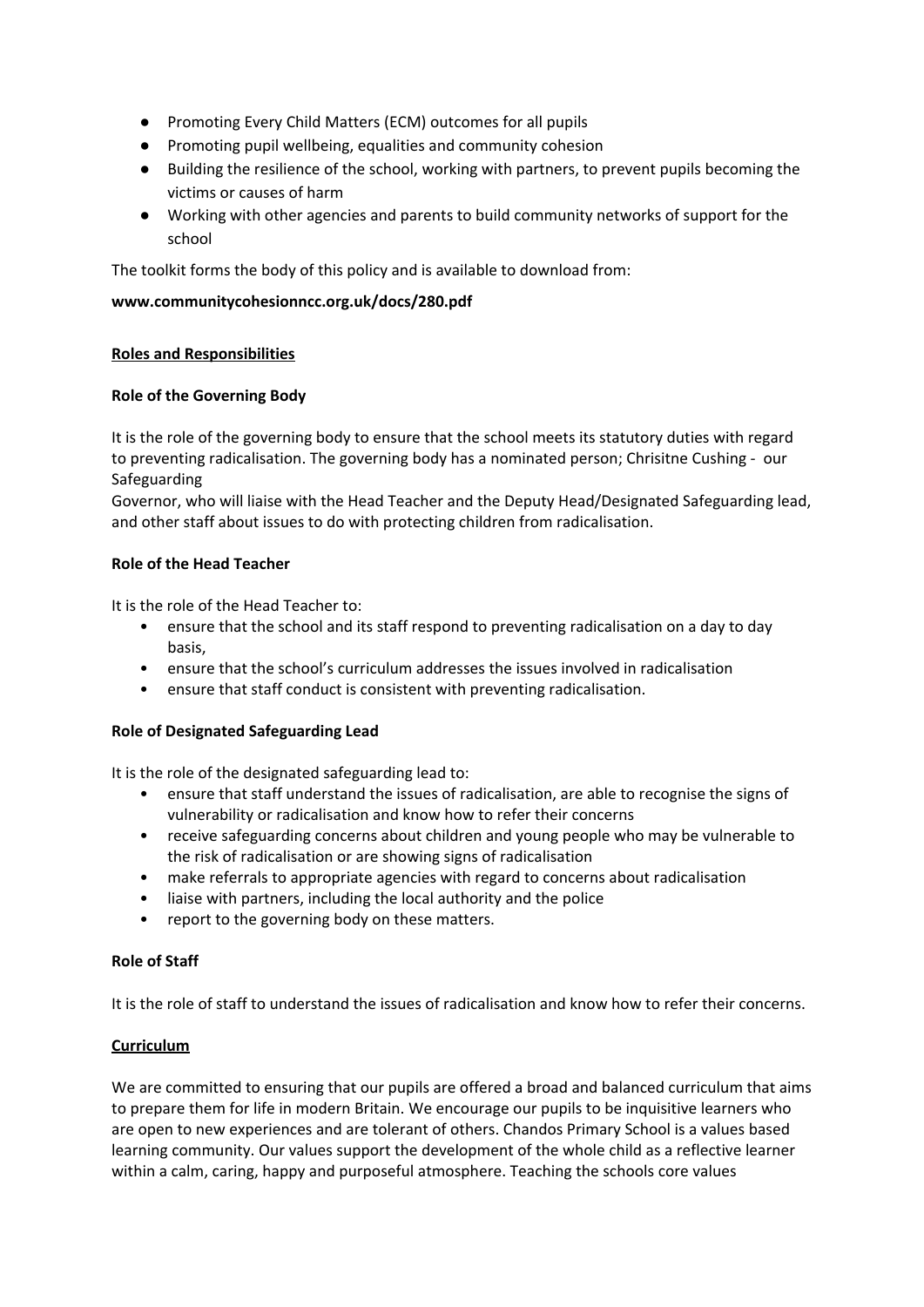(Compassion, Honesty, Aspiration, Nurture, Determination, Optimism and Self-awareness) alongside the fundamental British values, supports quality teaching and learning, whilst making a positive contribution to the development of a fair, just and civil society.

### **Internet Safety**

The internet provides children and young people with access to a wide-range of content, some of which is harmful. Extremists use the internet, including social media, to share their messages. The filtering systems used in our school blocks inappropriate content, including extremist content.

# **Staff Training**

Staff will be given training to help them understand the issues of radicalisation, are able to recognise the signs of vulnerability or radicalisation and know how to refer their concerns. This information also forms part of induction safeguarding training. Staff are updated as necessary in weekly staff briefings.

## **Safer Recruitment**

We ensure that the staff we appoint to the school are suitable, our recruitment procedures are rigorous and we follow the statutory guidance published in part 3 of *Keeping Children Safe in Education (2016)*. Vetting and barring checks are undertaken on relevant people, including governors and volunteers.

## **Visitors**

Visitors to the school are made aware of our safeguarding and child protection policies and are given information about what to do if they are concerned about any aspect of child welfare.

### **Signs of Vulnerability**

There are no known definitive indicators that a young person is vulnerable to radicalisation, but there are a number of signs that together increase the risk. Signs of vulnerability may include:

- underachievement
- being in possession of extremist literature
- poverty
- social exclusion
- traumatic events
- global or national events
- religious conversion
- change in behaviour
- extremist influences
- conflict with family over lifestyle
- confused identity
- victim or witness to race or hate crimes
- rejection by peers, family, social groups or faith

### **Recognising Extremism**

Early indicators of radicalisation or extremism may include:

• showing sympathy for extremist causes